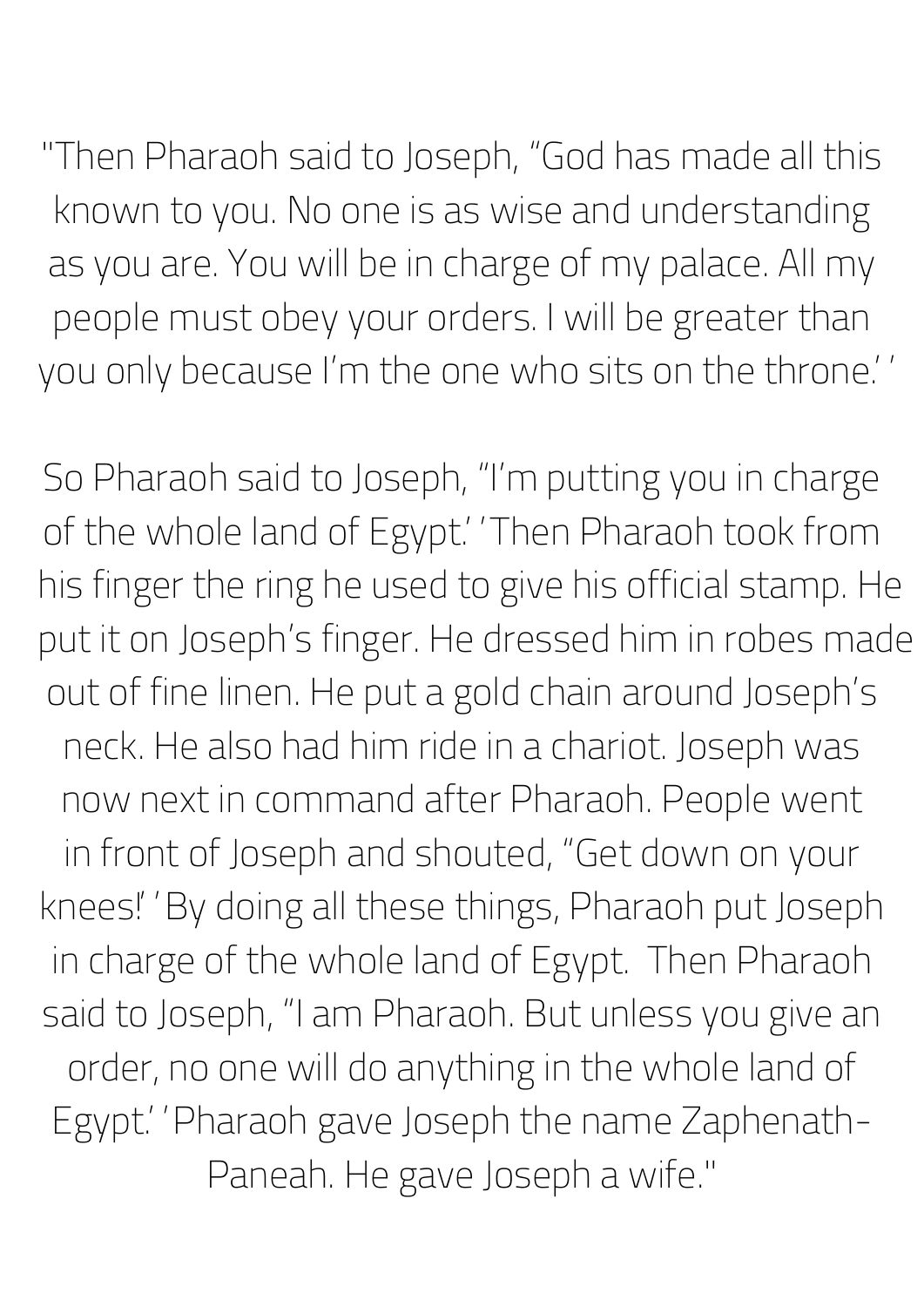"Joseph traveled all over the land of Egypt. Joseph was 30 years old when he began serving Pharaoh, the king of Egypt. He left Pharaoh' s palace and traveled all over Egypt. During the seven years there was plenty of food. The land produced more than the people needed. Joseph collected all the extra food produced in those seven years in Egypt. He stored it in the cities. In each city he stored up the food grown in the fields around it. Joseph stored up huge amounts of grain. There was as much of it as sand by the sea. There was so much grain it couldn 't be measured. So Joseph stopped keeping records of it. The seven years when there was plenty of food in Egypt came to an end. Then the seven years when there wasn 't enough food began. It happened just as Joseph had said it would. There wasn 't enough food in any of the other lands. But in the whole land of Egypt there was food. When all the people of Egypt began to get hungry, they cried out to Pharaoh for food. He told all the Egyptians, "Go to Joseph. Do what he tells you." "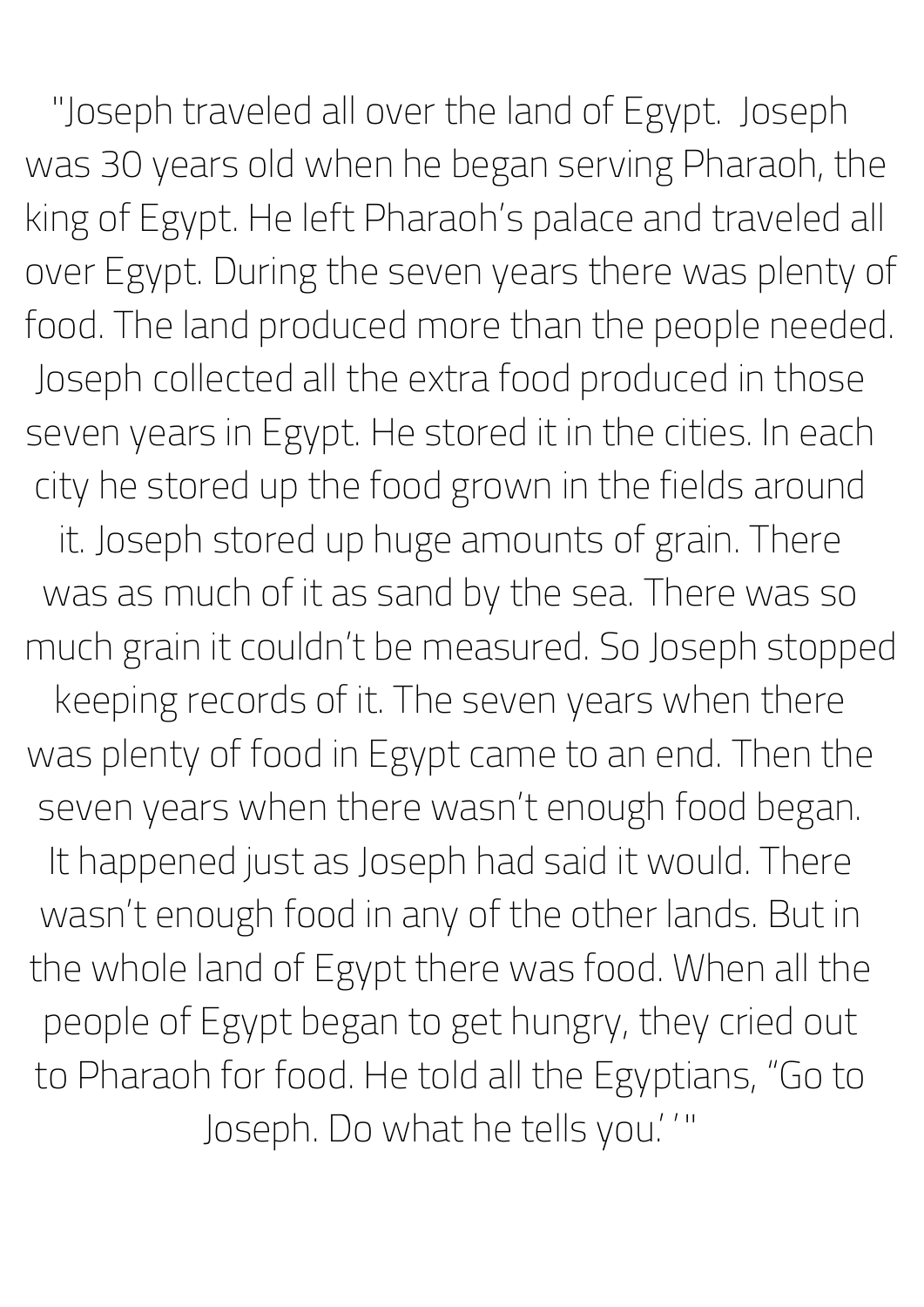"There wasn 't enough food anywhere in the country. So Joseph opened the storerooms. He sold grain to the Egyptians because people were very hungry all over Egypt. People from all over the world came to Egypt. They came to buy grain from Joseph. That' s because people were very hungry everywhere."

Genesis 41:39-57 NIRV

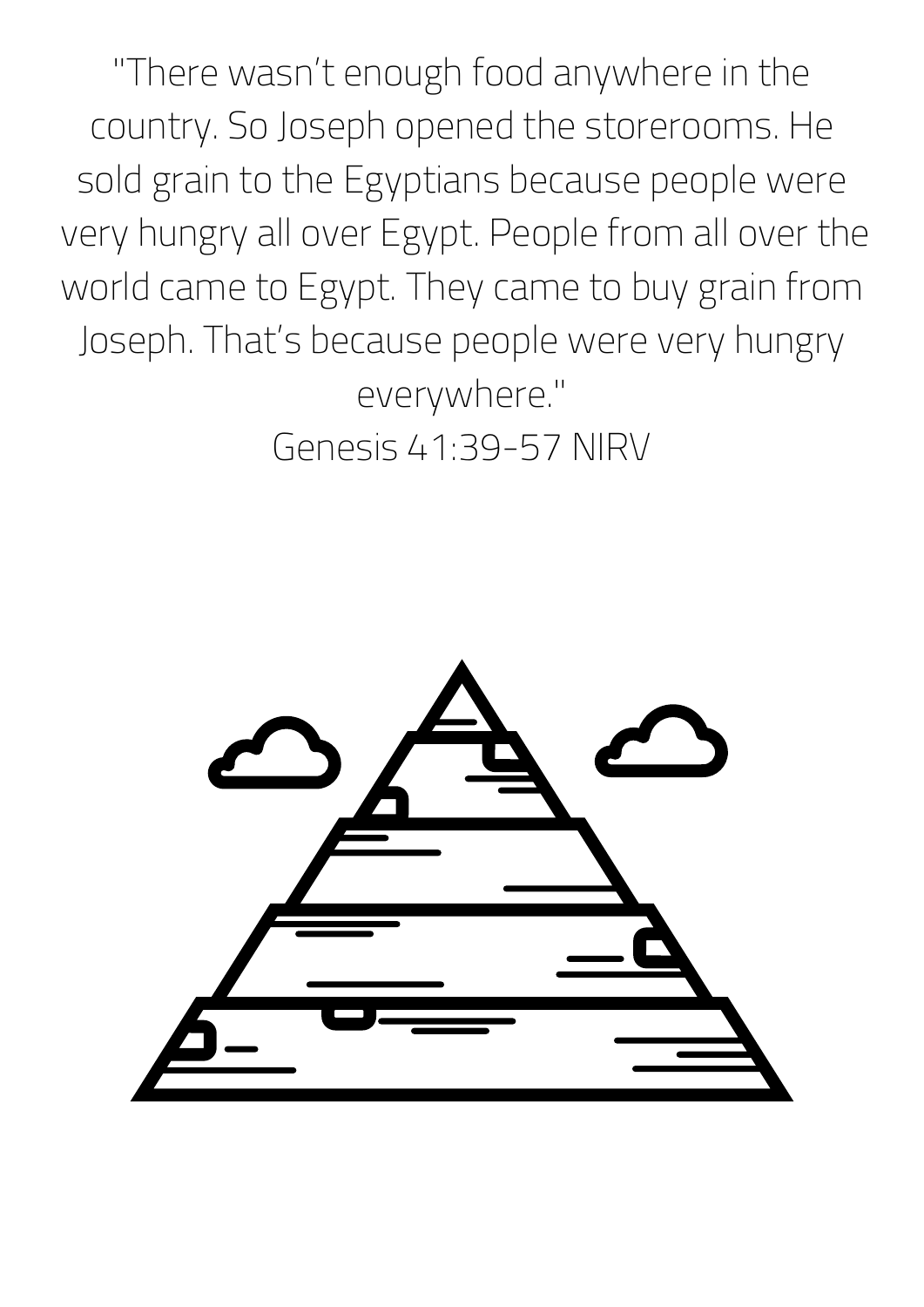

1. What did Pharoah do after Joseph explained his dreams?

2. Did the dreams come true?

3. How did Joseph make sure that there was enough food in the 7 years of drought?